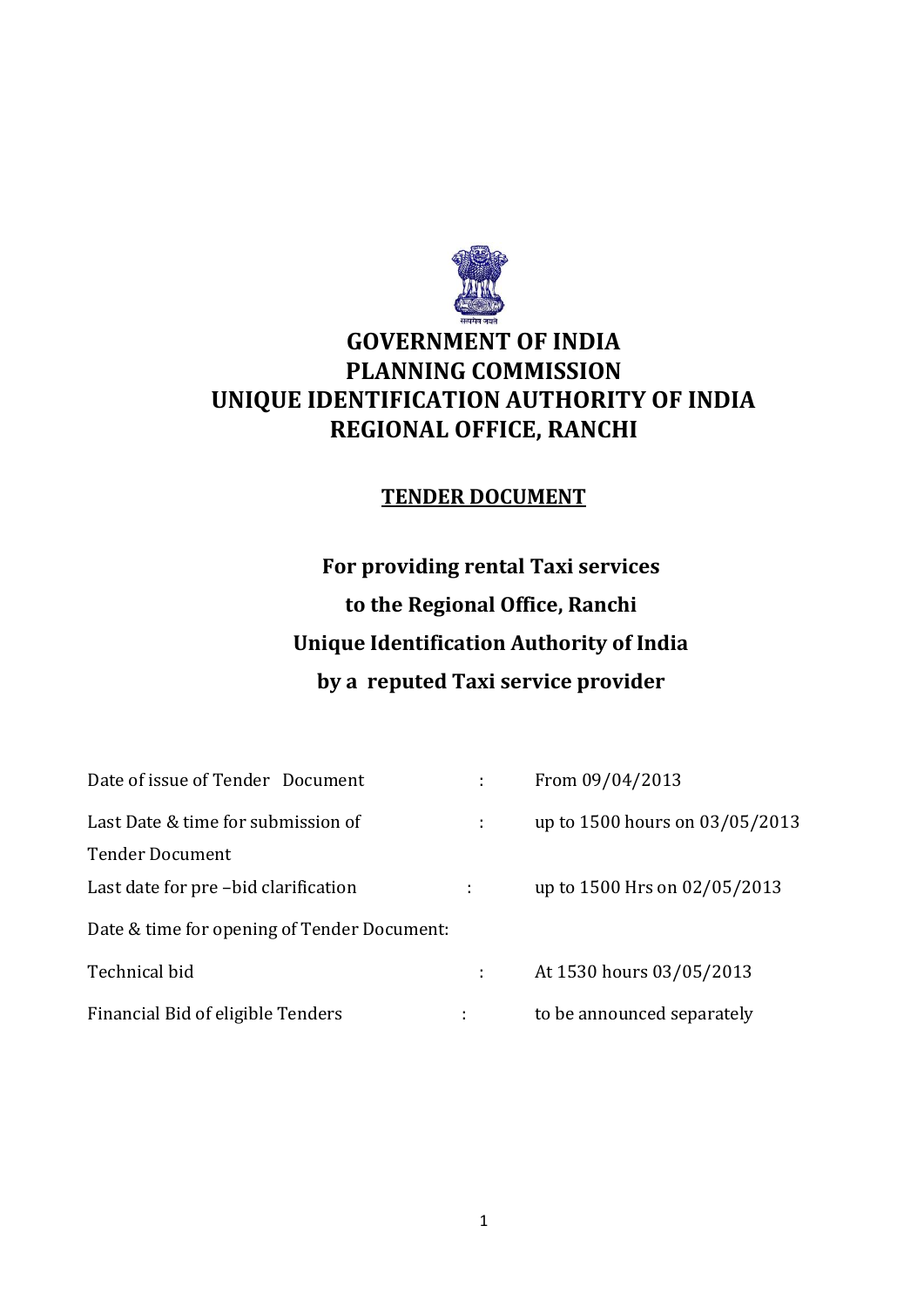#### **CONTENTS OF TENDER DOCUMENT**

| Sl. No. | <b>Description of contents</b>                                  |  |  |
|---------|-----------------------------------------------------------------|--|--|
| $1_{-}$ | <b>Tender Notice</b>                                            |  |  |
| 2.      | Scope of work and general instructions<br>for<br>A.<br>tenderer |  |  |
| 3.      | B. Technical qualification criteria                             |  |  |
| 4.      | C. Criteria for evaluation of tender                            |  |  |
| 5.      | D. Proforma for Technical Bid                                   |  |  |
| 6.      | E. Proforma for Financial Bid                                   |  |  |
| 7.      | F. Terms and Conditions                                         |  |  |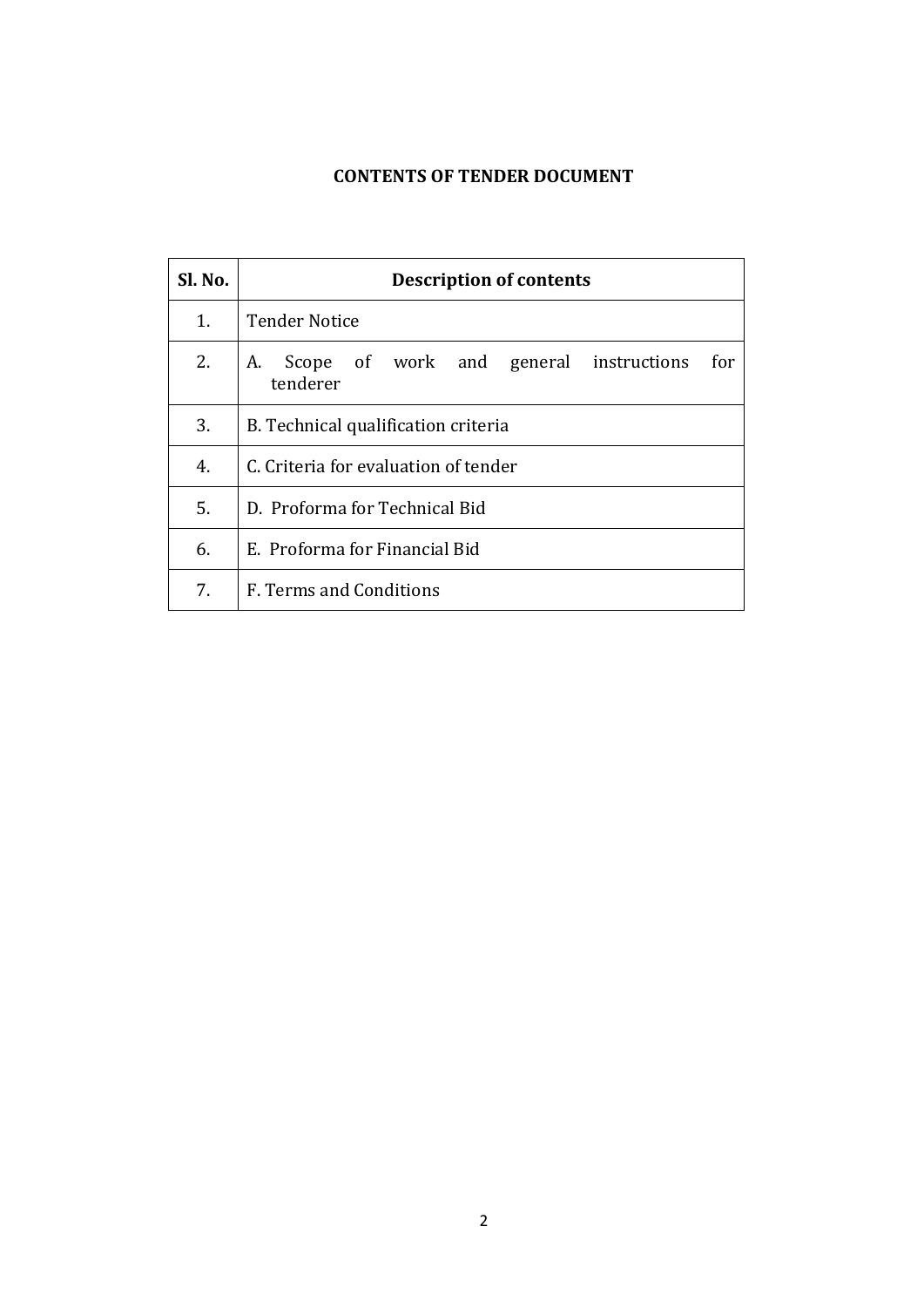No. File No. RO/Ranchi/Vehicle Hiring/2013-RO, RANCHI Government of India Planning Commission Unique Identification Authority of India Regional Office

> RIADA Central Office Building 1st Floor, Namkum Industrial Area Namkum, Ranchi – 834 010 9th April,2013

#### **TENDER NOTICE**

- 1. Sealed tenders are invited under **Two Bid System** i.e. (**Part-I Technical Bid and Part-II Financial Bid**) from reputed, experienced and financially sound Taxi service providers to provide rental taxies to RO, RANCHI Regional Office at Ranchi.(hereafter referred to RO Ranchi) . The contract will be commence from the date of signing of agreement. The contract will be initially for a period of one year, which may be extended further for a period of one year depending upon the requirement of RO Ranchi. The quantum of requirement of vehicles may increase or decrease during the period of contract.
- 2. **The tender document can be downloaded from the UIDAI website at**  uidai.gov.in/tenders.html. **The cost of tender document i.e. Rs. 100/- payable through Demand draft/ Pay Order drawn in favour of Cheque drawing and Disbursing officer, UIDAI Regional Office Ranchi should be submitted to the Admn section before the closing date or at the time of submission of tender failing which the tender shall be rejected summarily.**
- 3. The interested Agency may put the tender document complete in all respects along with **Earnest Money Deposit (EMD) of Rs. 25,000** (Rupees Twenty Five Thousand only) refundable without interest**,** in the form of demand draft / Pay Order drawn in favour of Cheque Drawing and Disbursing Officer, RO, RANCHI Regional Office Ranchi up **to 15.00 hours on 03/05/2013** in the tender box kept at the RO, RANCHI, Regional Office, RIADA Central Office Building, First Floor, Namkum Industrial Area, Namkum, Ranchi – 834 010. The tenders will not be accepted beyond the stipulated date and time under any circumstances what so ever**.**
- 4. **The Technical bid shall be opened on 03/05/2013 at 15.30 hours** at the same address as mentioned in 3 above in the presence of the representative of firms who choose to be present. At the first instance the technical bids shall be analyzed by a technical committee constituted for the purpose. At the second stage financial bids of only technically acceptable offers shall be opened for which the date may be intimated separately.
- 5. The RO, RANCHI reserves the right to cancel the tender at any time or amend / withdraw any of the terms and conditions contained in the Tender Document without assigning any reason, thereof.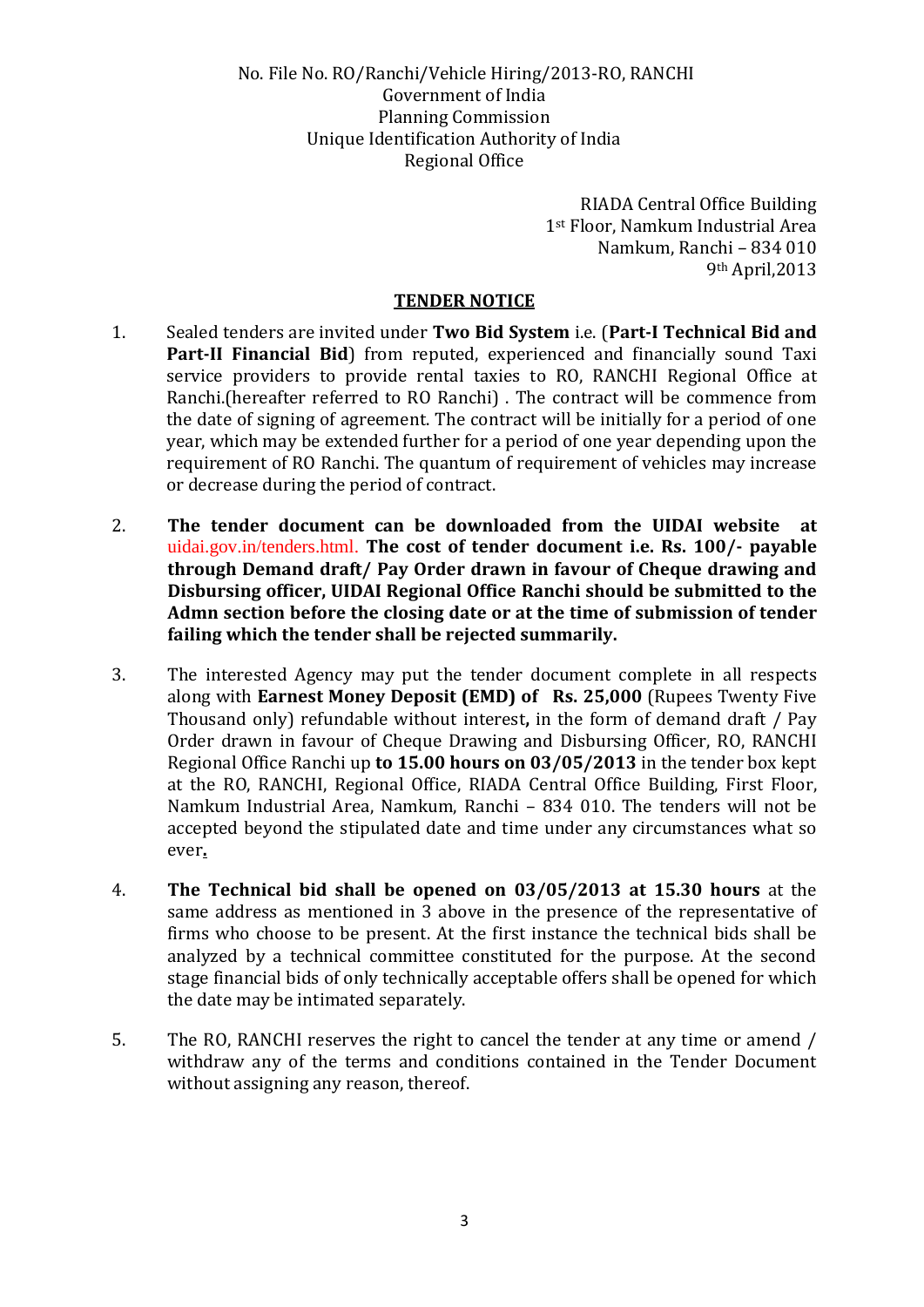#### **A. SCOPE OF WORK AND GENERAL INSTRUCTIONS FOR TENDERERS**

- 1. The Regional Office, Unique Identification Authority of India ( RO, RANCHI), Planning Commission, Ranchi, requires the services of reputed well established and financially sound taxi service provider Company/Firm/ Agency (hereinafter referred to as Agency) to provide rental commercial taxi services for its Regional Office at Ranchi.
- 2. The contract will be initially for a period of one year and shall commence from the date of signing of the agreement. The contract may be extended for a further period of one year depending upon the requirement of RO Ranchi. The Regional Office, Ranchi however, reserves right to terminate/curtail the contract at any time after giving one week's notice to the selected service providing Agency without assigning any reason.
- **3.** The interested Agency may put the tender documen**t complete in all respects along with Earnest Money Deposit (EMD) of Rs. 25,000 (Rupees Twenty Five Thousand only) with Technical bid up to 1500 hours on 03/05/2013 in the Tender Box kept at the RO, RANCHI, Regional Office, RIADA Central Office Building, First Floor, Namkum Industrial Area, Namkum, Ranchi – 834 010.Technical Bid without Earnest Money Deposit (EMD) shall be rejected summarily.**
- 4. The tender shall be accepted under **Two Bid System**. The interested agencies are advised to submit two separate sealed envelopes super scribing **"Technical Bid for Providing Taxi services to RO, RANCHI Regional Office Ranchi"** and **"Financial Bid for Providing Taxi Services to RO, RANCHI Regional Office Ranchi".** Both sealed envelopes should be kept in a third bigger sealed envelope super scribing **"Tender for Providing Taxi Services to RO, RANCHI Regional Office Ranchi".**
- **5.** The bids shall be valid for a period of one year from the date of opening of the tenders.
- 6. The successful tenderer will have to deposit Performance Security Deposit of 5% of total contract value in the form of A/C Payee Demand Draft/ Fixed Deposit Receipt/ Banker's Cheque or Bank Guarantee from any of the public sector banks or a private sector bank authorized to conduct government business. In case of Fixed Deposit Receipt (FDR), it should be made in the name of the Agency **but hypothecated to the Cheque Drawing & Disbursing Officer, UIDAI RO, RANCHI, Regional office Ranchi** covering the period of contract. The performance security should remain valid for a period of sixty days beyond the date of completion of all contractual obligations by the firms. In case, the contract is further extended beyond the initial period, the performance security will have to be accordingly renewed by the Agency.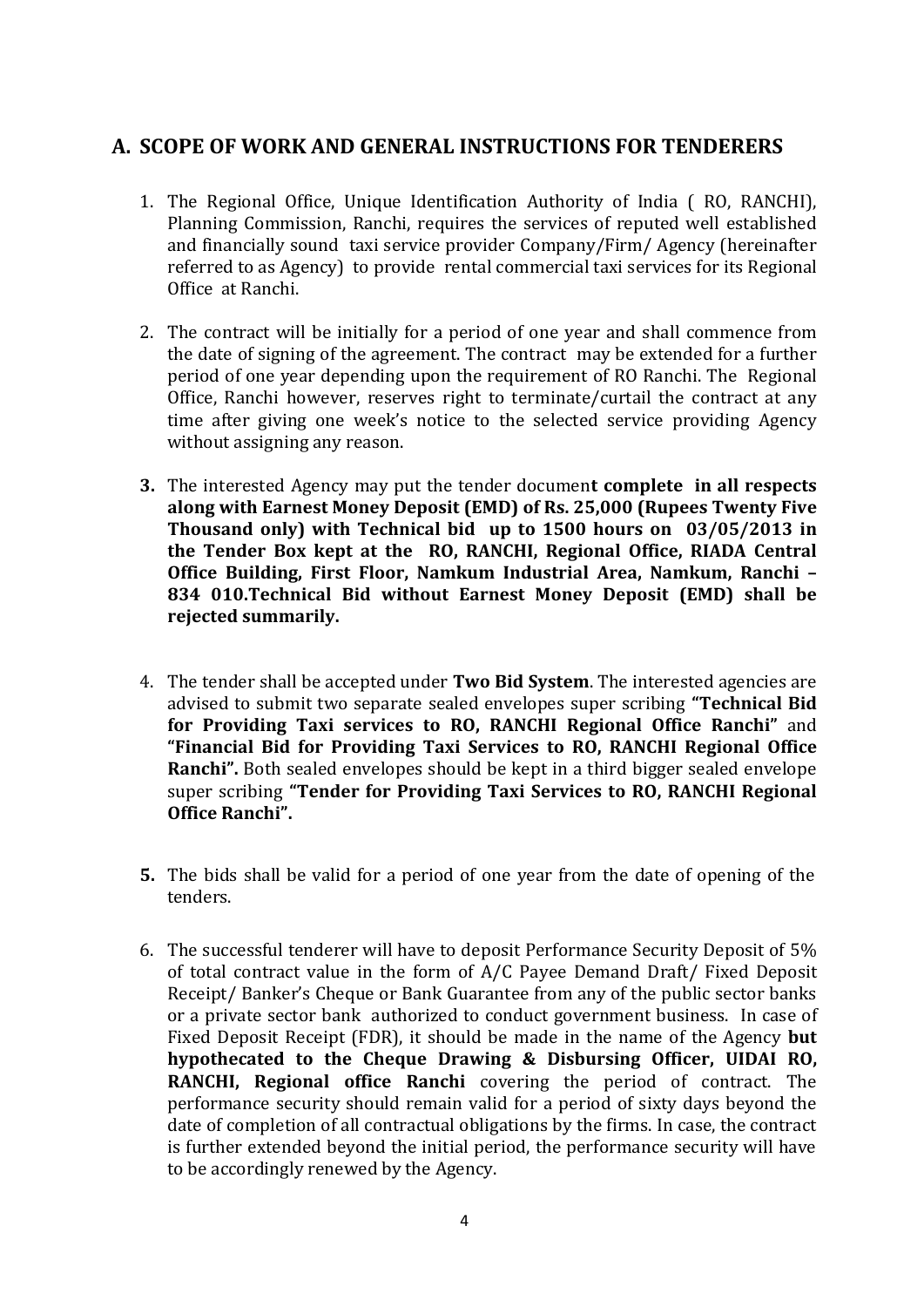- 7. The tendering Agency are required to enclose duly attested photocopies of the following documents along with the Technical Bid, **failing which their bids shall be summarily/out rightly rejected and will not be considered any further**
	- a. Registration Certificate as tour/taxi service operator.
	- b. Copy of PAN card
	- c. Copy of the IT return filed for the previous financial year.
	- d. Copy of the Service Tax registration certificate is desirable. In case of nonavailability of service Tax registration, the firm has to ensure that it shall be getting registered in accordance with Service Tax Act.
	- e. Proof of the service tax paid during the previous financial year.
	- f. Copies of contract awarded by the Central Government/State Government/PSUs/ Bank/reputed private firms during previous years in case where such contracts have been awarded.
	- g. Certified copy of banker certificate of A/c maintenance for the minimum last financial year from the date of tender opening date.

#### **8. Conditional bids shall not be considered and will be rejected outright.**

- 9. All entries in the tender form should be legible and filled clearly. If the space for furnishing information is insufficient, a separate sheet duly signed by the authorized signatory may be attached. **No overwriting or cutting is permitted in the Financial Bid Form. In no case should there be any change in the format of the financial bid. In such cases, the tender shall be summarily rejected.** However, the cuttings, if any, in the Technical Bid Application must be attested by the person authorized to sign the tender bids.
- 10. In case of partnership firms, a copy of the partnership agreement, or general power of attorney duly attested by a Notary Public, should be furnished on stamped paper duly sworn or affirmed by all the partners admitting execution of the partnership agreement or the general power of attorney. The attested copy of the certificate of registration of firm should also be enclosed along with the tender.
- 11. In the case of partnership firms, where no authority to refer disputes concerning the business of partnership firm has been conferred on any parties the tender and all other related documents must be signed by all partners of the firm.
- 12. Each page of the tender should be signed by the tenderer or by his authorized signatories with seal of the agency.
- 13. The Technical bid shall be opened on the scheduled date and time (At 15.30 on 03/05/2013), in **the RO, RANCHI Regional Office, RIADA Central Office Building, First Floor, Namkum Industrial Area, Namkum, Ranchi – 834 010**, in the presence of the representatives of the Agency, if any, who wish to be present at the time of opening the tender.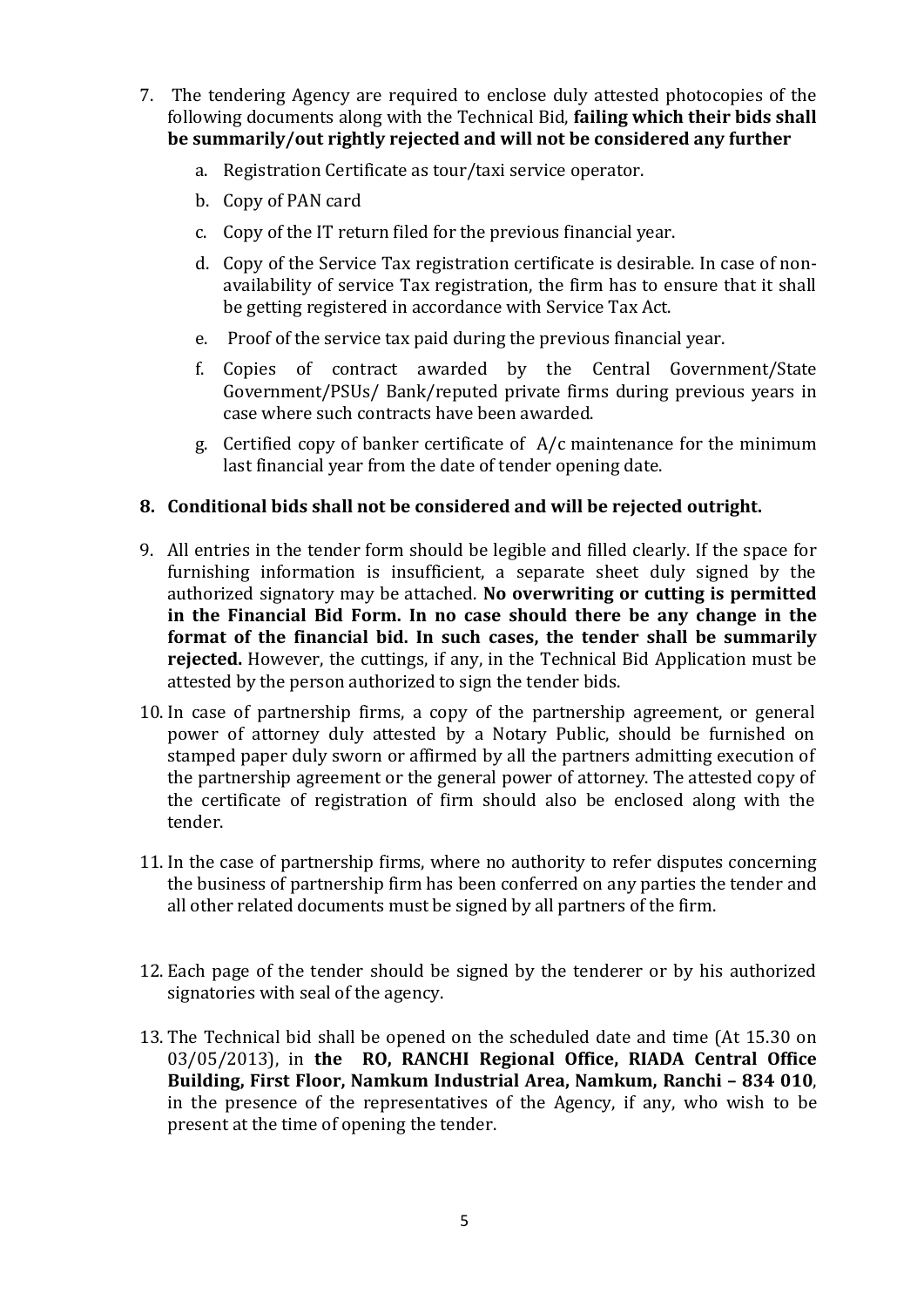- 14. The Financial Bid of only those tenderers will be **opened who will qualify prebid technical qualification and the date of the same may be intimated separately.**
- 15. The RO, Ranchi reserves the right to cancel any or all bids without assigning any reason.
- 16. The successful tenderer will be informed of the acceptance of their tender by registered post.
- 17. Any query can also be had during office hours from, Dy. Director, Administration over phone No. 0651-2460081/2460091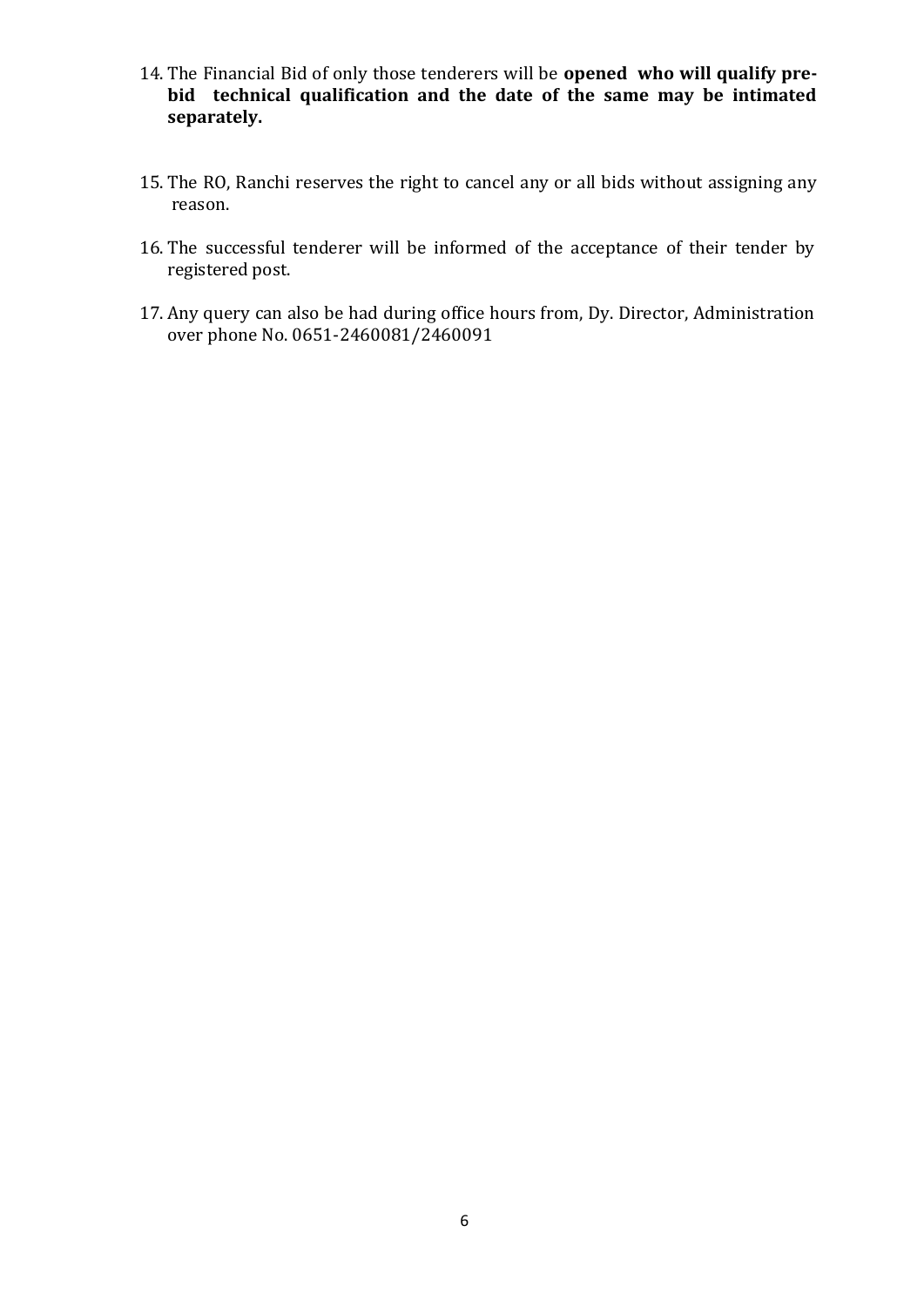## **B. TECHNICAL BID QUALIFICATION CRITERIA**

The tendering Agency must fulfill the following technical specifications/parameters in order to be eligible for technical evaluation of the bid described in detail in Section D & E:

- **A.** The Registered Office of the Agency should be located either in Ranchi/Patna/Kolkata. **An attested copy of the registration certificate of offices in Jharkhand/Bihar/West Bengal shall be enclosed.**
- B. In case of partnership firms**, a copy of the partnership agreement**, or general power of Attorney duly attested by a Notary Public, should be furnished on stamped paper duly sworn or affirmed by all the partners admitting execution of the partnership agreement or the general power of attorney. The attested copy of the certificate of registration of firm should also be enclosed along with the tender.
- **C.** The Agency which has **experience** in supplying taxies to reputed private companies/Public Sector Companies/Banks /Central and State Government Departments shall be preferred. In such cases proof **of contracts relating to supplying of taxi services to Central Government/State Governments/ PSUs/Bank/reputed private firms during previous years, attested copies of the supply order must be enclosed.**
- D. The Agency should have its own Bank Account. **Certified copy of the account maintenance for the minimum one year from the date of tender opening date** issued by the Bank shall be enclosed. However, firms having three years sound financial position shall be preferred. Accordingly, they should submit three years certified copy of the account maintenance from the date of Tender opening.
- E. Certified **copy of the PAN card** shall be attached with the Bid document.
- F. The Agency (not individual) **registered with Service Tax departments shall be preferred**. In such cases, certified copy of the registration shall be attached with the Bid document OR in case of non availability of service tax registration, the firm has to ensure that it shall get registered in accordance with Service Tax Act..
- G. The Agency must have a its own or have on lease, sufficient number of vehicles (like Maruti Van or similar, Indica or similar, Indigo or swift Dzire/Toyata Innova/Mahindra Bolero)of model not older than three years as on tender opening date. Vehicles should be registered as Commercial Vehicles on its name/in the name of business associates in Jharkhand/Bihar/West Bengal. **A list of such vehicles with copy of registration Certificate** should be attached with the bid. The list should also indicate the date of registration of the Taxi. List explained above should indicate these vehicles separately. RO Ranchi may ask the agency to produce the original RCs at the examination of technical bid.
- H. A list of vehicles with colour (preferably White/Silver) for each category with the fuel type should be also provided along with the bid.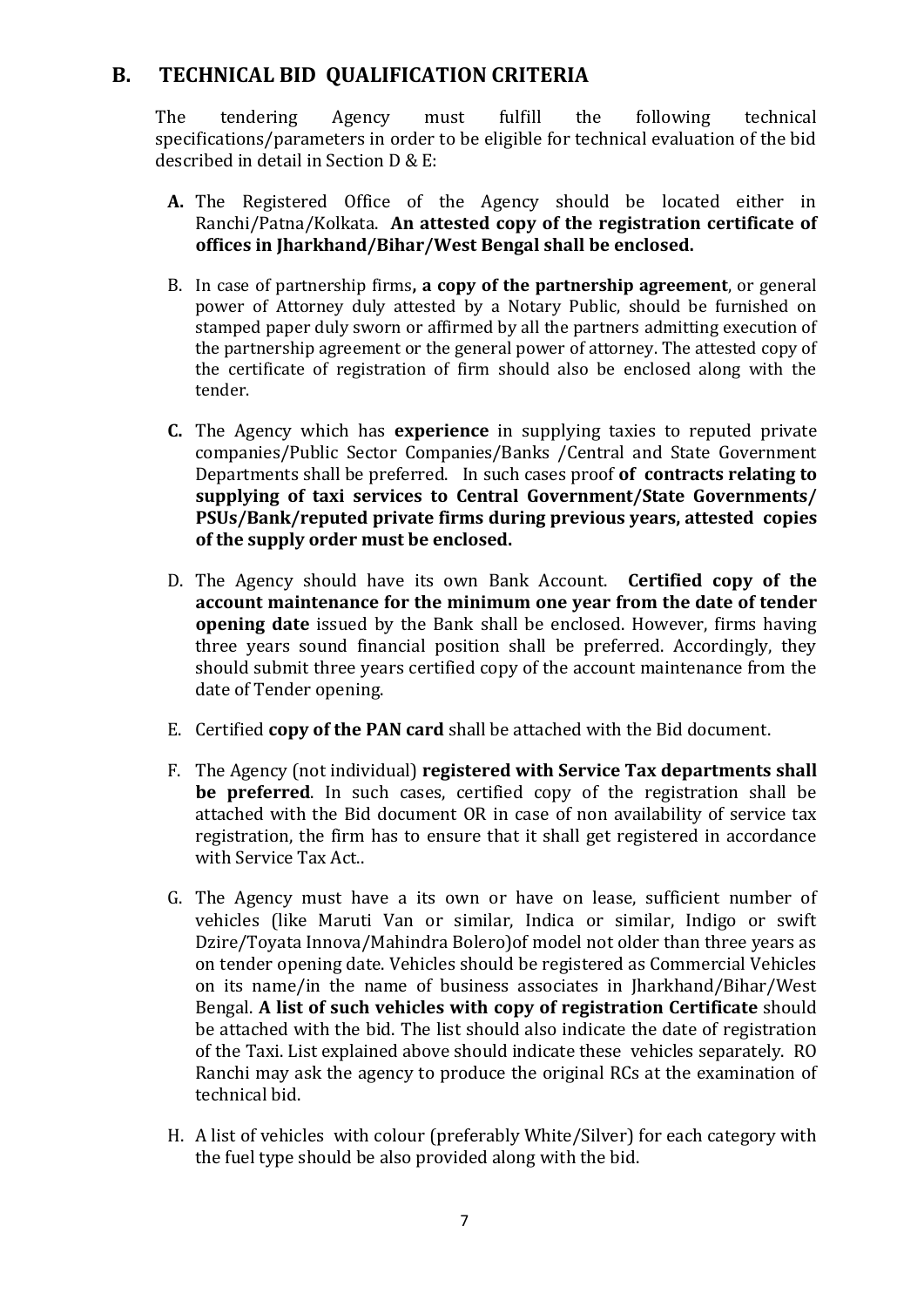## **C. CRITERIA FOR EVALUATION OF TENDER**

## **1. Technical bid evaluation** :

The evaluation of Technical bid will be done on the parameters listed in the technical bid form. Parameters at Sl No. 1 to 13 (tabulated in Section D) are essential in order to be eligible as already stated in Section B and only that Agency who meet the requirements and provide documentary proof of the same will be considered for financial evaluation.

## **2. Financial Bid Evaluation**

In order to have a single rate index for evaluating and comparing the Tenders for different categories of vehicles, RO, Ranchi has assigned weightage to each category (including to the rates quoted for extra hours or extra kilometer) on the basis of the estimation of the share of the vehicles required in each category and other parameters.

Accordingly following formula will be used to arrive at a single figure:

#### **Stage –I : Consolidated Index for one Category**

Firstly, for each category, the Average Daily Rate will be arrived at by the following formula.

Avg. Daily Rate  $\{D\}$  = [Daily Rate for 12 Hrs & 50 Kms]\*0.90 + [rate for each Extra Km beyond 50 Km]\* [0.05] + [Rate for extra Hours beyond 12 Hrs.]\*0.05]

An Example will clarify the working of this formula :

Example : If daily rate quoted for a category is Rs. 1000 [for 12 hrs and 50 Kms], the per Km rate for extra km is Rs. 10 and per extra Hrs. (beyond 12 Hrs] is quoted as Rs. 40 then the average daily rate for that category will be :

 $1000*0.90+10*0.05+40*0.05=900+.5+2=902.50$ 

Similarly Average Monthly Rate will be calculated as :

Avg. Monthly Rate [M] = [Monthly Rate for 1500 Km and 25 days]\*[0.96]+[Rate per Extra hour beyond 300hrs]\*[0.038]+[Rate for Extra Km beyond 1500Km]\*[0.002].

An Example will clarify the working of this formula :

Example : If the monthly rates quoted for a category is Rs. 20000, extra per hour beyond 300 Hrs is Rs. 40/Hrs and extra per Km beyond 1500 Km is Rs 6 per Km then the average Monthly rate for that category will be :

20000\*0.96+40\*0.038+6\*0.002=19200+1.52+0.012=19201.53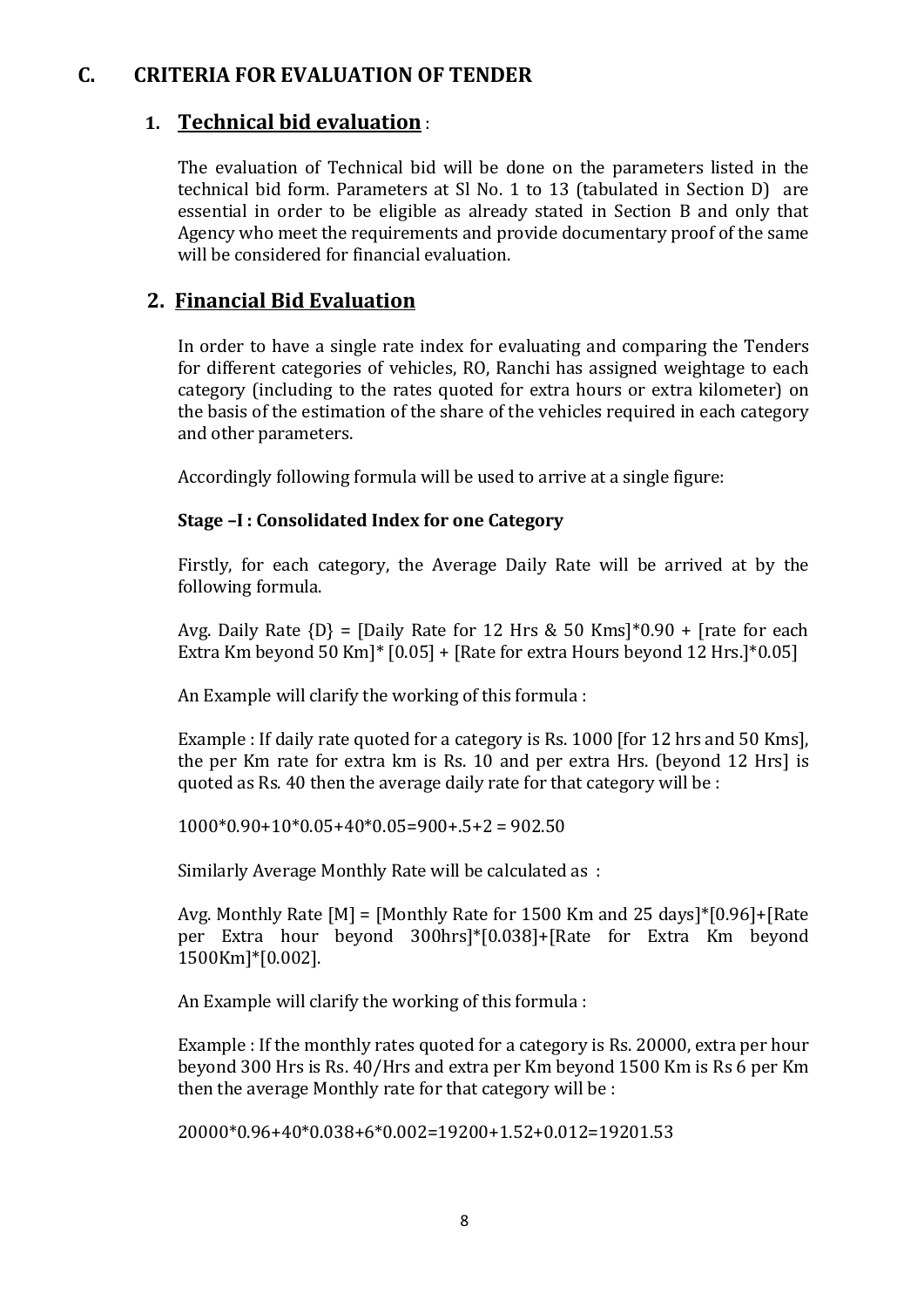#### **2.1 Stage-II: Over-all Consolidated Rate Index**

At this stage the average rates for each category and both options (monthly or daily) shall be used to compute the aggregate index for all categories and options. The formula for this one will be as below:

Over-all Consolidated Rate Index =  $[M_1*(0.10) + M_2*(0.80) + M_3*(0.10))]*(0.90) +$  $[D1*(0.15) + D_2*(0.40) + D_3*(0.40) + D_4*(0.05)]*(0.10)$ 

Where

 $M_1$  = Average Monthly Rate for Category 1 M2= Average Monthly Rate for Category 2,  $M_3$  = Average Monthly Rate for Category 3, And  $D_1$  = Average Daily Rate for Category 1  $D_2$  = Average Daily Rate for Category 2,  $D_3$  = Average Daily Rate for Category 3, D4 = Average daily rate for Category 4

#### **And \* is used as the symbol for multiplication.**

Example is given below to clarify the working of this formula:

Suppose the Average Monthly Rates for each category (Category 1, 2 and 3) are Rs. 18,000, 20,000, 25000 respectively and the average daily rates arrived at in stage I for three categories (1, 2, 3 and 4) are Rs. 800, 1000, 1500 and 1800 respectively. Then the Over-all Consolidated Rate Index will be:

```
=[18000*.10+20000*.80+25000*.10]*.90+[800*.15+1000*.40+1500*.40+1800*.05]*0.1
=[1800+16000+2500]*90+[120+400+600+90]*0.1
```
- $=[20300]*90+[1210]*0.1$
- $= 18270 + 121 = 18391$
- 2.2. Overall consolidated Rate Index as calculated in section 2.1 above will be used for financial evaluation of tender.

2.3 The contract shall commence from the date of signing of contract. Initially the contract will be for a period of one year. If the performance/service is found satisfactory the contract may be extended for a further period of one year depending on requirement of RO, RANCHI at same rate, terms and condition. The contract so awarded can be terminated by RO, Ranchi at any time without notice or conveying any reasons thereof.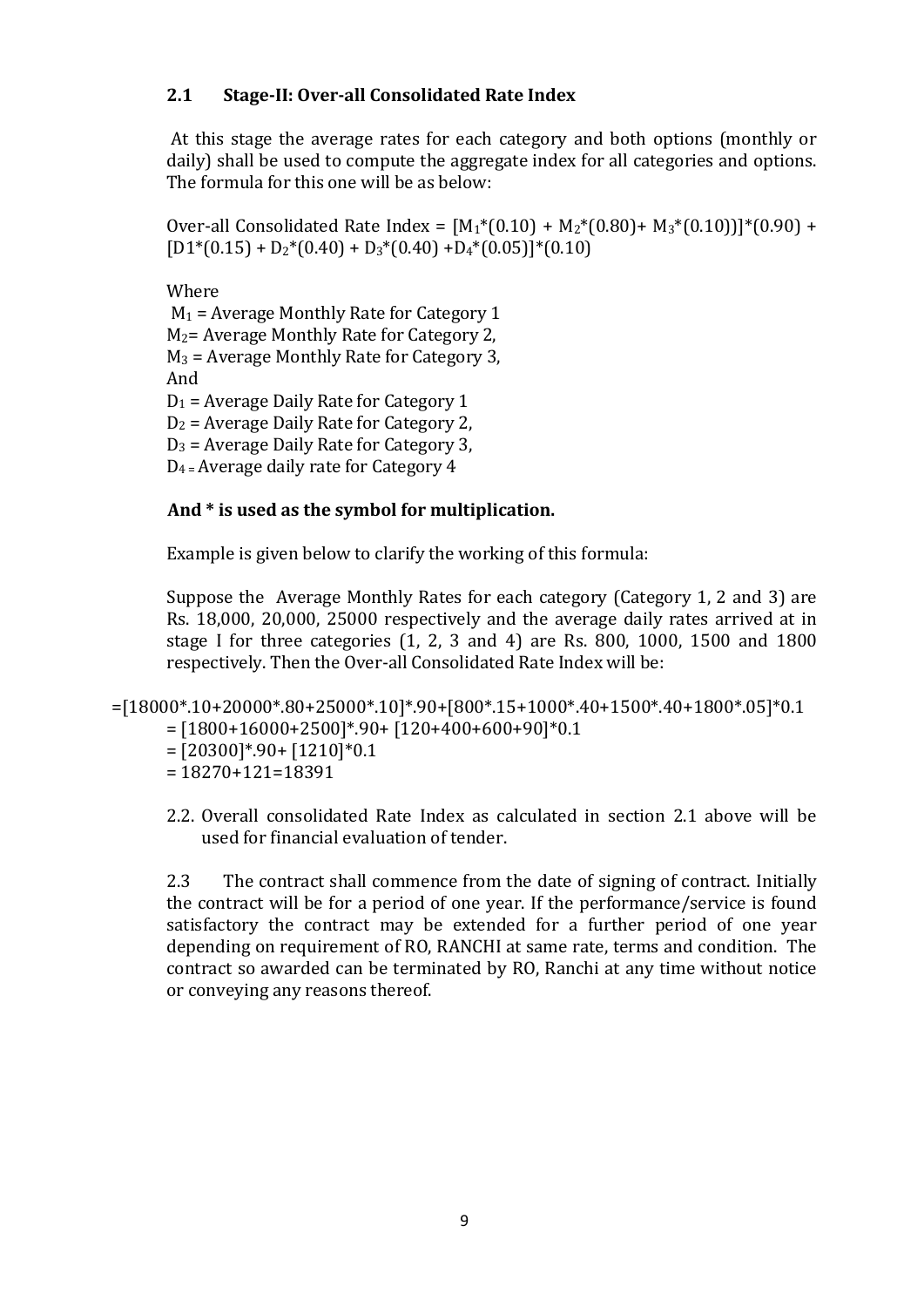## **D. PROFORMA FOR TECHNICAL BID**

|                | Criteria                                                                                                                                                                                                                                      | To be filled by the Tenderer |
|----------------|-----------------------------------------------------------------------------------------------------------------------------------------------------------------------------------------------------------------------------------------------|------------------------------|
| $\mathbf{1}$   | Name of Agency                                                                                                                                                                                                                                |                              |
| $\overline{2}$ | Nature of the concern :                                                                                                                                                                                                                       |                              |
|                | (i.e. Sole Proprietor or Partnership firm or<br>a Company or a Government Department<br>or a Public Sector Organization)                                                                                                                      |                              |
| 3              | Full Address of Reg. Office                                                                                                                                                                                                                   |                              |
|                | Telephone No.<br>FAX No.<br><b>E-Mail Address</b>                                                                                                                                                                                             |                              |
| $\overline{4}$ |                                                                                                                                                                                                                                               |                              |
|                | Full address of Operating/Branch Office<br>Telephone No.                                                                                                                                                                                      |                              |
|                | FAX No.                                                                                                                                                                                                                                       |                              |
|                | <b>E-Mail Address</b>                                                                                                                                                                                                                         |                              |
|                |                                                                                                                                                                                                                                               |                              |
| 5              | Banker of Agency with full address                                                                                                                                                                                                            |                              |
|                | (Attach Bankers certificate of account<br>maintenance for minimum one year<br>from the date of tender opening date.<br>However the firm having last three<br>years banker's Certificate shall be<br>preferred.)<br>Telephone Number of Banker |                              |
| 6              | Registration No. of the Agency /firm<br>(Attach attested copy of the<br><b>Registration</b> )                                                                                                                                                 |                              |
| $\overline{7}$ | PAN <sub>No</sub><br>(Attach attested copy of the<br><b>Registration</b> )                                                                                                                                                                    |                              |
| 8              | Service Tax Registration No.<br>(Attach<br>attested<br>the<br>of<br>copy                                                                                                                                                                      |                              |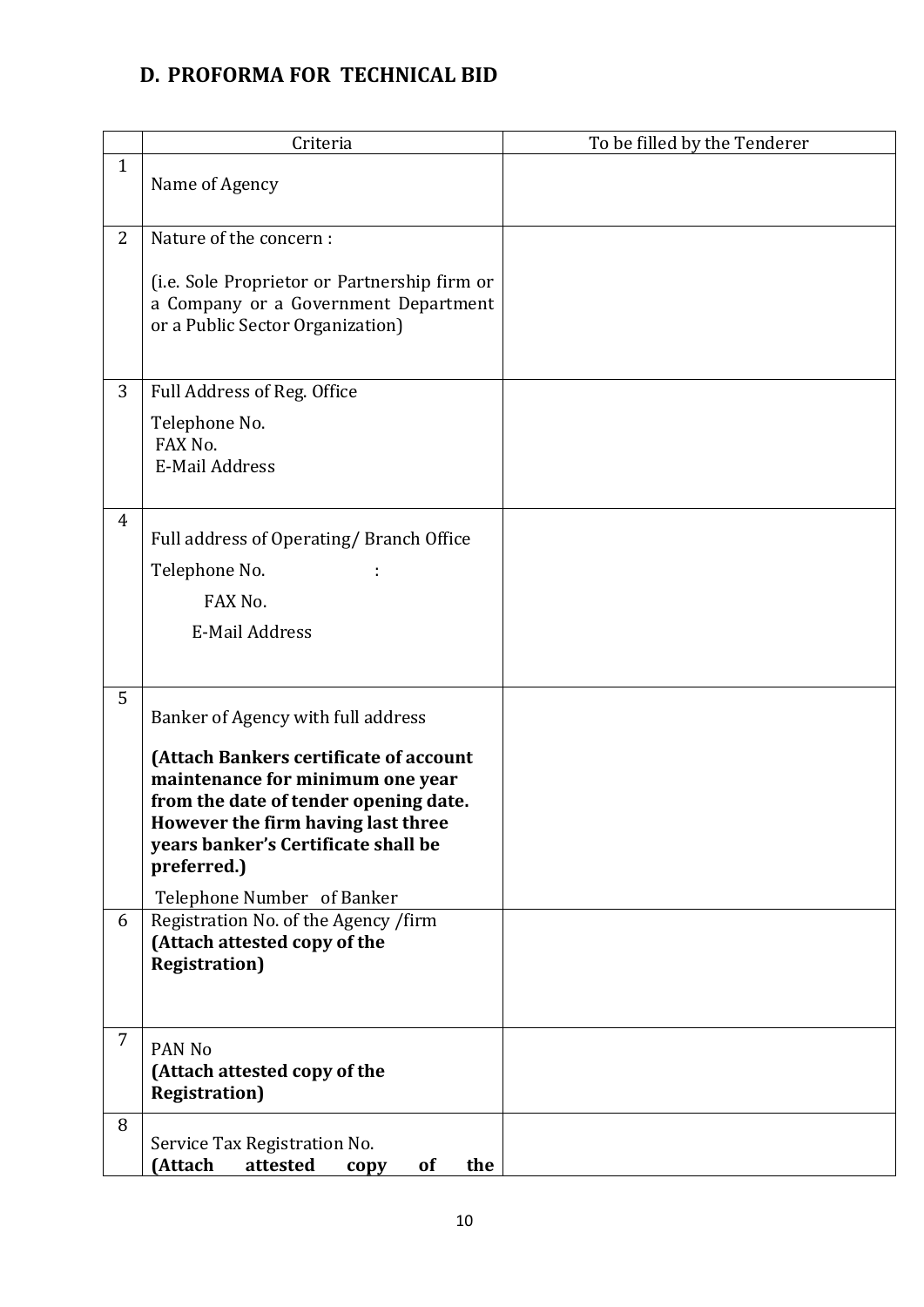|    | Registration or an undertaking as per<br>clause $8(d)$ of section A. In case it is not<br>available, the tenderer should submit<br>unqualified undertaking that it will get<br>itself duly registered and will submit<br>proof of such application within seven<br>days of signing of contract, failing which<br>the contract may be terminated by RO,<br>Ranchi at the cost of Agency.) |  |
|----|------------------------------------------------------------------------------------------------------------------------------------------------------------------------------------------------------------------------------------------------------------------------------------------------------------------------------------------------------------------------------------------|--|
| 9  | Service tax paid during previous years (If<br>the Agency is a registered with Service tax<br>Department)                                                                                                                                                                                                                                                                                 |  |
|    | (Attach Statement of Previous year's<br>service tax details. Preference will be<br>given to those firms who submit last<br>three years service tax returns.)                                                                                                                                                                                                                             |  |
| 10 | IT Return of the Agency for the last one<br><b>Financial Years</b><br>(Attach copy of the Agency's IT return of<br>last one year. Preference will be given<br>to those firms who submit last three<br>years IT returns from the date of<br>Tender opening date.)                                                                                                                         |  |
| 11 | Number of Vehicles registered with the<br>agency.                                                                                                                                                                                                                                                                                                                                        |  |
|    | (Attach list of vehicles with the RC<br>number and date to indicate less than<br>3year old vehicles.)                                                                                                                                                                                                                                                                                    |  |
|    | (Attach list of vehicles with fuel to be<br>used.)                                                                                                                                                                                                                                                                                                                                       |  |
| 12 | Details of major contracts handled in<br>previous years.<br>(Attach in Annexure -A)                                                                                                                                                                                                                                                                                                      |  |
| 13 | Certificate of satisfactory performance<br>from the organization to whom the service<br>was provided.<br>(Attach attested copies of satisfactory                                                                                                                                                                                                                                         |  |
|    | performance from the organizations to<br>whom service was provided.)                                                                                                                                                                                                                                                                                                                     |  |

Signature of authorized person

Date: Name:

Place: Seal : Seal : Seal : Seal : Seal : Seal : Seal : Seal : Seal : Seal : Seal : Seal : Seal : Seal : Seal : Seal : Seal : Seal : Seal : Seal : Seal : Seal : Seal : Seal : Seal : Seal : Seal : Seal : Seal : Seal : Seal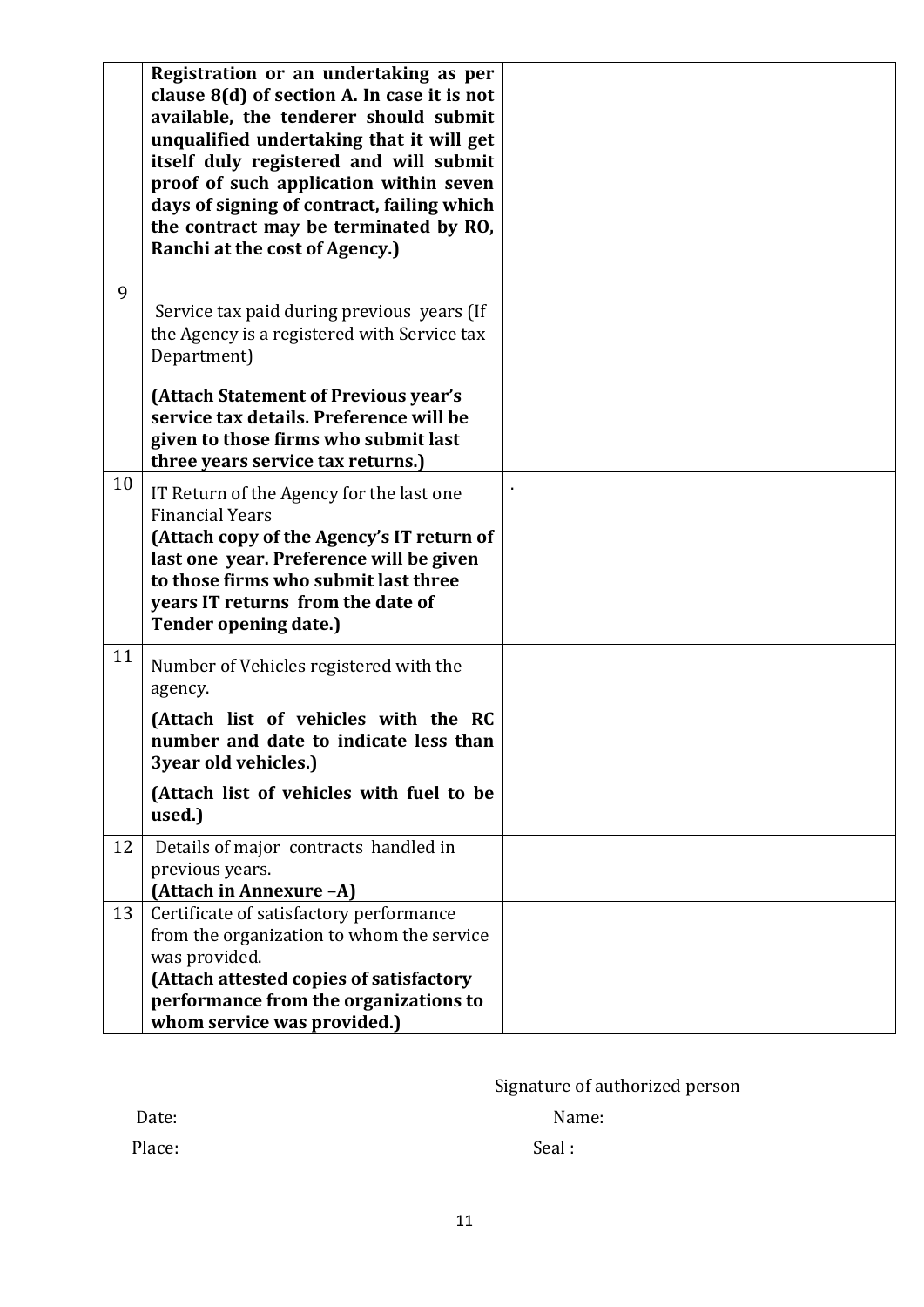#### **DECLARATION**

- **1.** I,\_\_\_\_\_\_\_\_\_\_\_\_\_\_\_\_\_\_\_\_\_\_\_\_\_\_\_\_\_\_\_ Son/Daughter/Wife of Shri Proprietor/Director/authorized signatory of the Agency mentioned above, is competent to sign this declaration and execute this tender document;
- **2.** I have carefully read and understood all the terms and conditions of the tender and undertake to abide by them;
- **3.** The information/documents furnished along with the above application are true and authentic to the best of my knowledge and belief. I / we, am / are well aware of the fact that furnishing of any false information / fabricated document would lead to rejection of my tender at any stage besides liabilities towards prosecution under appropriate law.

 Signature of authorized person Date: Full Name:

Place: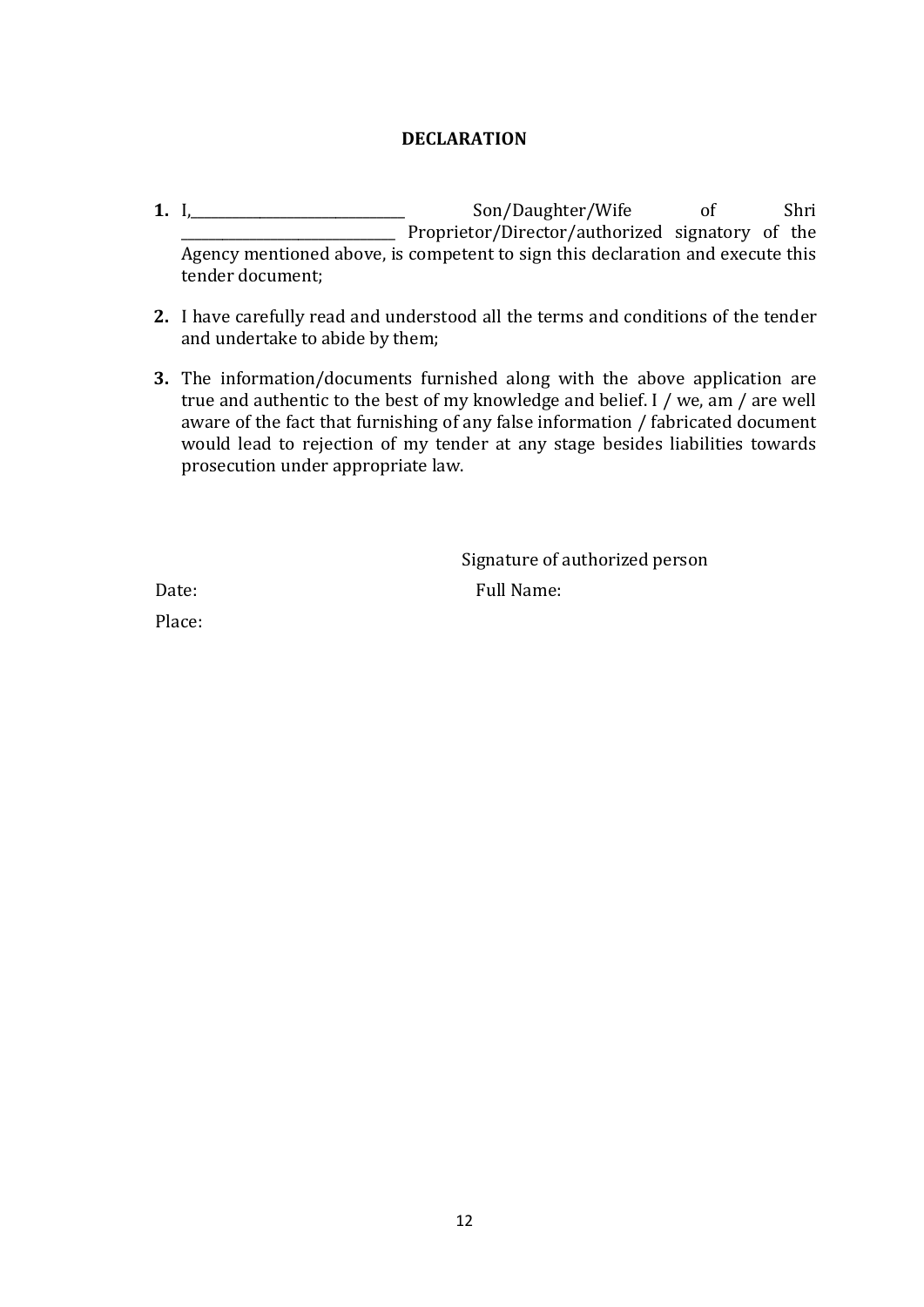## **E. PROFORMA FOR FINANCIAL BID**

#### **SCHEDULE A: Daily Option**:

Rate (all inclusive including all taxes and levies except service tax & parking charges) for Taxis as indicated below:

|            |                                                | A                                                                  | B                                              |                                                   |
|------------|------------------------------------------------|--------------------------------------------------------------------|------------------------------------------------|---------------------------------------------------|
| Sl.<br>No. | <b>Make</b>                                    | Rate for full day<br>$(12$ hrs and $50$<br>Kms)<br>(In Rs per day) | Extra per Km<br>Beyond 50 Km (In<br>Rs per Km) | Extra per hour<br>Beyond 12 Hrs<br>(In Rs per hr) |
| 1.         | Maruti Van or Similar                          |                                                                    |                                                |                                                   |
| 2.         | Indica, Wagon R or<br>similar                  |                                                                    |                                                |                                                   |
| 3.         | Swift Dzire, Indigo<br>or similar              |                                                                    |                                                |                                                   |
| 4.         | Honda City , Toyota Innova,<br>SX 4 or similar |                                                                    |                                                |                                                   |

#### **SCHEDULE B: Monthly option:**

Rates (all inclusive including all taxes and levies except service tax & parking charges) of taxis on monthly basis:

|                |                         | A                        | B              |                |
|----------------|-------------------------|--------------------------|----------------|----------------|
| Sl.            | <b>Make</b>             | 1500 kms and 25 days per | Extra per KM   | Extra per hour |
| N <sub>o</sub> |                         | month and Upto 300 hrs   | Beyond 1500 KM | Beyond 300 hrs |
|                |                         | (In Rs per month)        | (Rs per KM)    | (Rs per hr)    |
|                | Maruti Van or Similar   |                          |                |                |
|                |                         |                          |                |                |
|                | Indica, Wagon R or      |                          |                |                |
| 2.             | similar                 |                          |                |                |
| 3.             | Honda City, Toyota      |                          |                |                |
|                | Innova, SX 4 or similar |                          |                |                |

**Note:**

**1. Extra hour/day/km in monthly option (schedule B) will be compensated as follows:**

**1.1 Extra for days exceeding 25 days use will be as follow (with duty upto 12hours): Rs Per day= Column A/25.**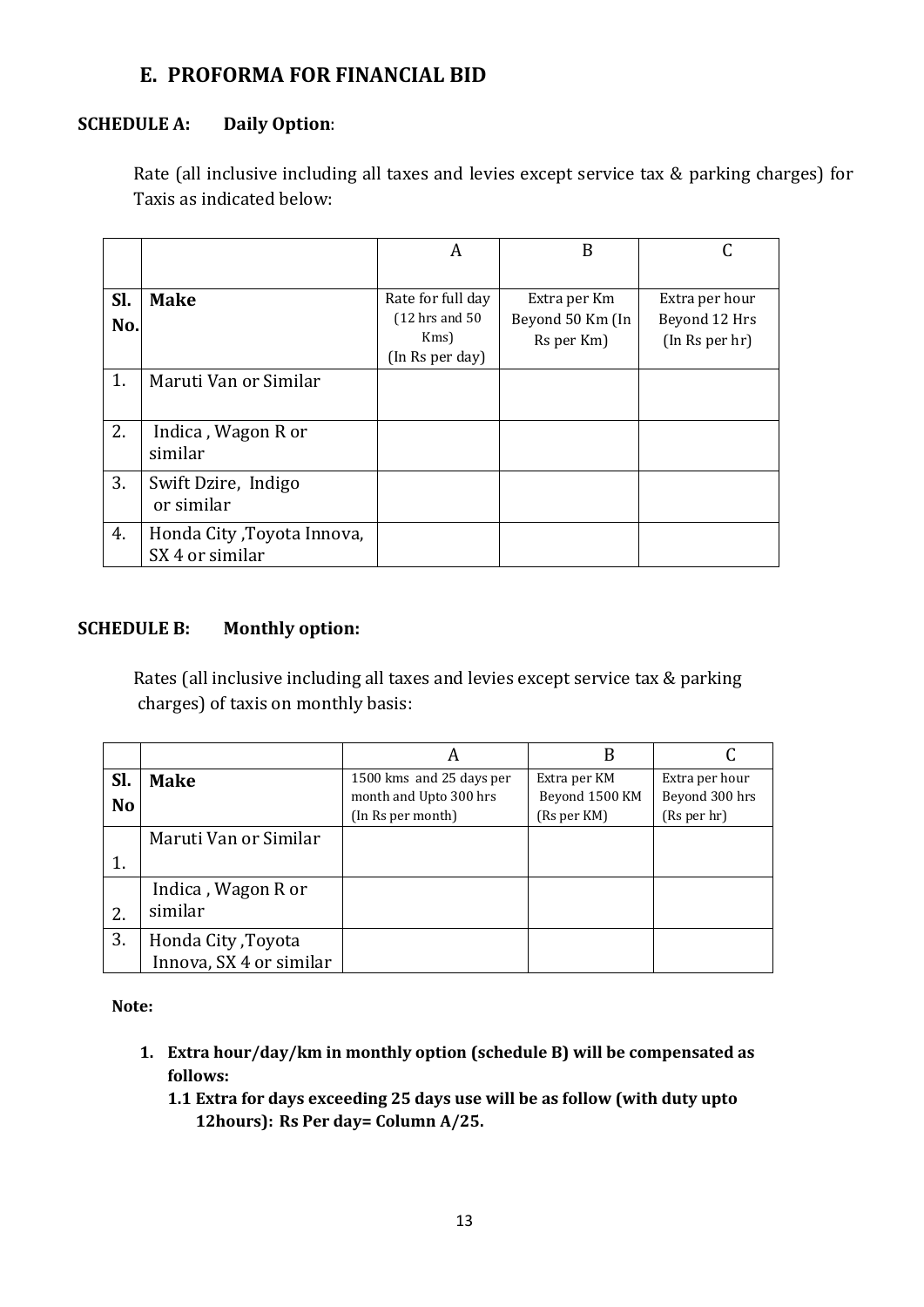- **1.2 The payment for extra KM beyond 1500 KM and extra hour beyond 300 hrs will be based on the average of all the quoted rates of valid tenderers against these items (Refer Schedule B of Monthly Option, Column B and Column C). This will be the basis of reimbursement if the quoted rate of the lowest tenderer is higher than the average quoted rate. In case the quoted rate of L1 tender is lower then reimbursemnet will be made on the quoted rate. The same concept will be applicable for Daily option in schedule A above.**
- **2. Compensation/recovery clause on account of variation in fuel prices: To take care of price variation in fuel (diesel/petrol/CNG) the price compensation/recovery will be as per following formula: % compensation/recovery=1/2\*(F1/F0-1)\*100**
- **Where F1 is the minimum price of petrol/diesel/CNG cost during the month to which the bill will relate.**
- **F0 is petrol/diesel/CNG cost as on the Tender opening date**
- **-/+ indicates recovery and compensation respectively.**
- **% compensation/recovery will be on the accepted rate for various category of vehicles indicated in Schedule A & B and item 1.2 of Schedule B.**
- **The rate payable for extra KM (beyond 1500 KM) will be adjusted based on the %age compensation/recovery as indicated above.**

Signature of Tenderer:  $\qquad \qquad$  (with stamps of the firm)

Name of Authorized Signatory

Seal: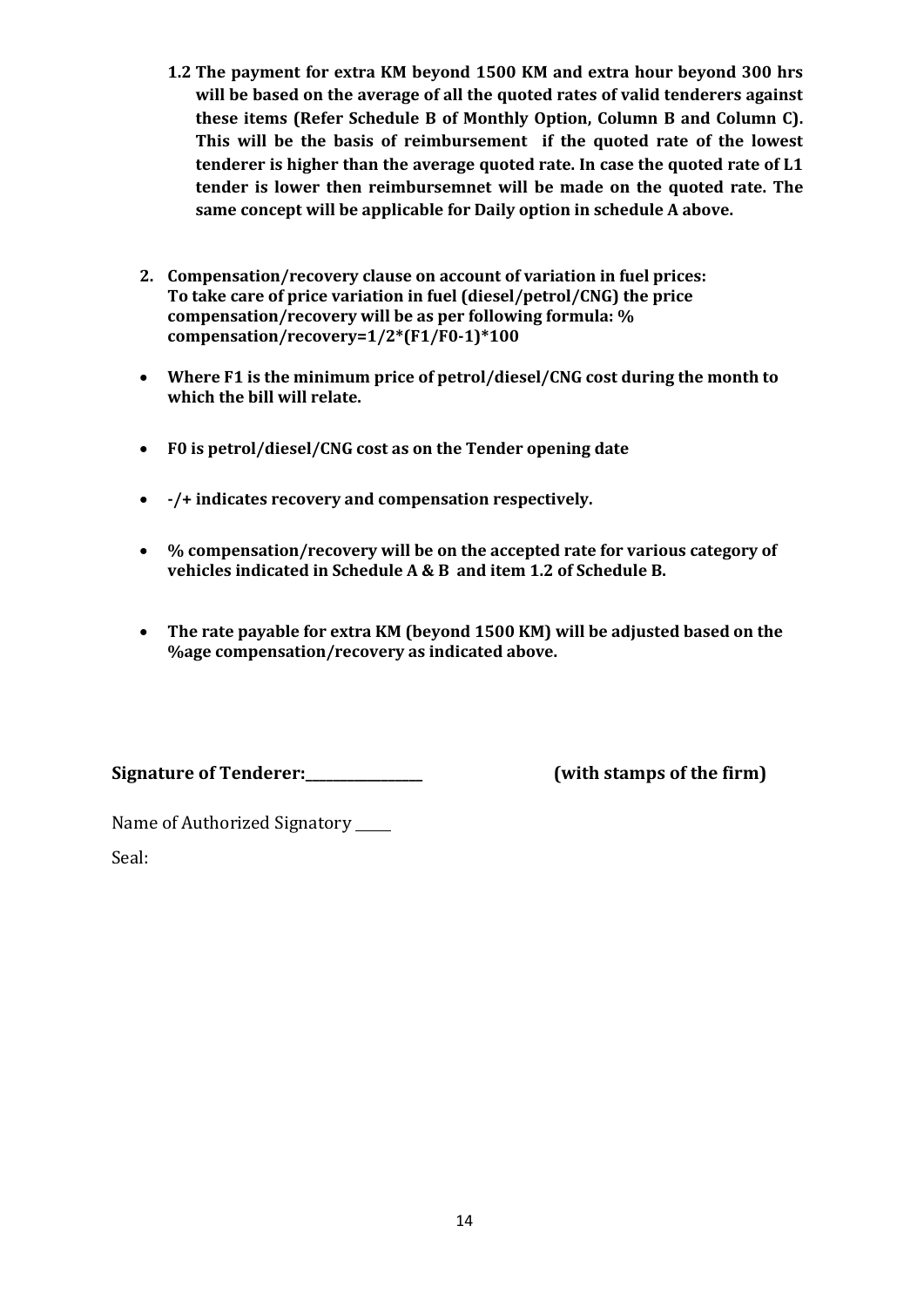## **F. TERMS AND CONDITIONS**

#### **General**

- 1. The contract will be initially for a period of one year and is likely to commence from the date of signing of the agreement . The contract may be extended for a further period of one year on the same rates, terms and conditions depending upon the requirement of RO, RANCHI. Any further extension (beyond 2 Years) can be considered on mutually agreed terms and condition. The RO, RANCHI, however, reserves the right to terminate/curtail the contract at any time after giving one week's notice without assigning any reason.
- 2. Taxis to be provided by the Contractor should be in perfectly sound running condition and suitable for use by Senior Officers. The colour of the vehicle should preferably be white/Silver.
- 3. Taxies supplied should not be more than 3 years old as on date of contract. The firm should specify the numbers of such vehicles enclosing copies of their RC. The successful firm should ensure that only such taxis are deputed in this office. Firms should also give an undertaking for providing Vehicle within 15 days by purchasing New Vehicles if not available in adequate number at the time of quoting the tender.
- 4. The approximate requirement of vehicles on monthly basis will be 4 with a variation of  $\pm$  50%. The segment wise approximate number is indicated below:

| <b>Make</b>                               | <b>Requirement</b>    |
|-------------------------------------------|-----------------------|
| Maruti Van or Similar                     |                       |
|                                           |                       |
| Indica, Wagon R or similar                |                       |
|                                           |                       |
| Honda City, Toyota Innova, SX 4 or simila |                       |
|                                           | As per specific order |

- 5. The vehicles should require to have comprehensively insured.
- 6. The vehicles will have to be fitted /provided with the following additional accessories/utilities.
	- 1. Clean seat covers
	- 2. Quality radio music system
	- 3. Reading lamp
	- 4. Tissue paper box
	- 5. Car perfume
	- 6. Mobile charger
	- 7. Seat Belts (Front Rear)
	- 8. Umbrella during Monsoon
	- 9. First Aid Box
- 7. Firms should have sufficient numbers of drivers with valid driving license having experience of driving in Jharkhand, Bihar and West Bengal.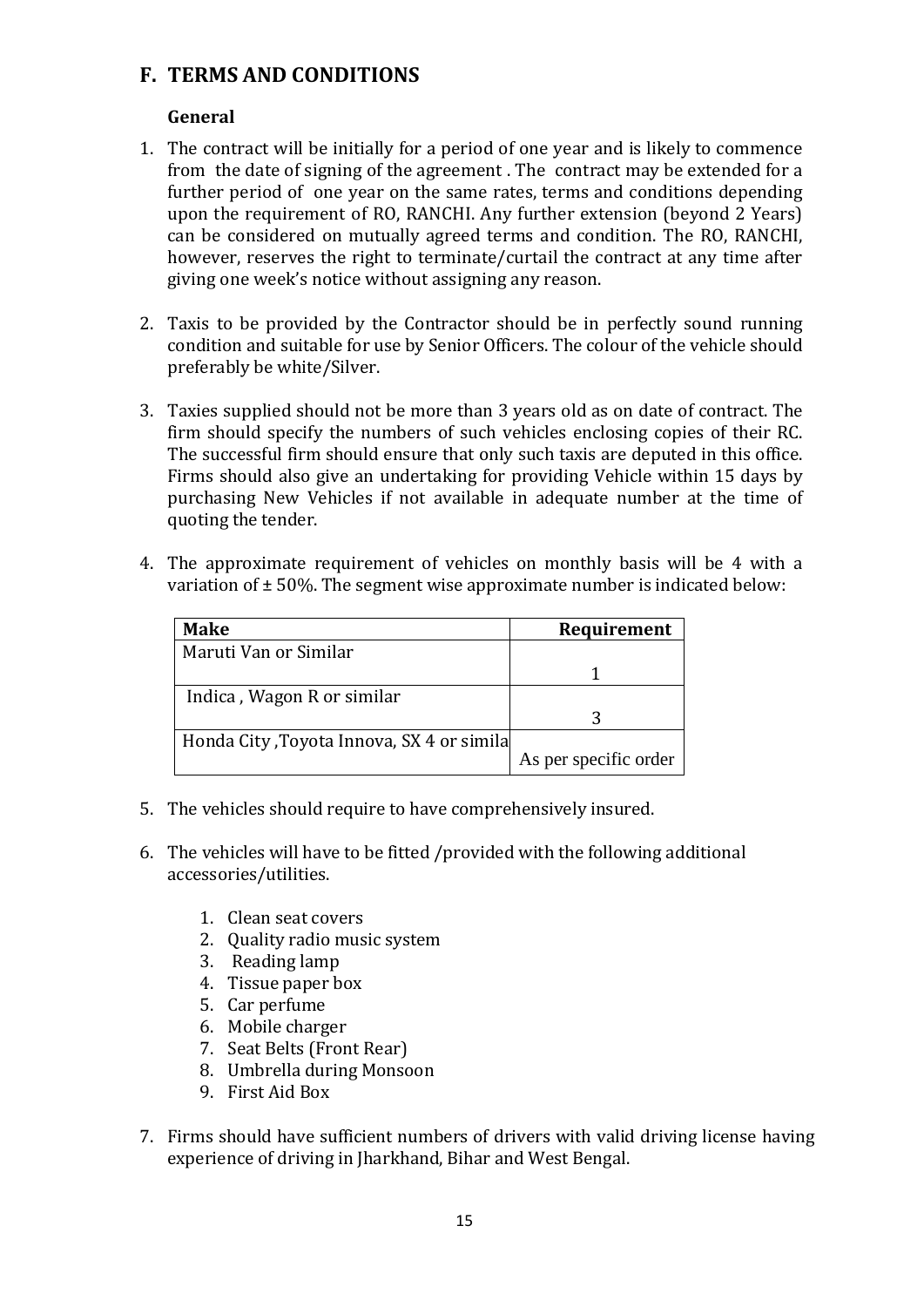- 8. Only such Taxi Operators may apply whose Taxis have been duly authorized by the RTO concerned for use as public transport and who have telephone connections available at their Premises/Garage/Stands from where such taxis are to be operated and can be requisitioned by the RO Ranchi.
- 9. The firm should ensure that the drivers employed hold valid driving license, are well trained, well behaved, reasonably educated, conversant with traffic rules/regulations and city roads/routes as well as security instructions.
- 10. Each driver employed by the firm must have a cell-phone duly activated.
- 11. Each driver should wear uniform as prescribed by RO Ranchi while on duty.
- 12. No mileage will be allowed for lunch/tea of the driver. Driver should carry his lunch.
- 13. A list of drivers who would be deployed on duty along with their valid driving license nos. and bio-data, has to be provided to the RO, Ranchi at the time of contract signing. No driver should be changed unless the officer to whom the driver reports is apprised.
- 14. Declaration from the transporter on their letter-head stating that the drivers provided are of Good Character, vetted by police for security, have valid driving license and are aware of the roads of Jharkhand will be provided to the RO, Ranchi
- 15. The firm should have an adequate number of telephones for contact round the clock and these may be conveyed to this office.
- 16. The firm should have a provision to take bookings 24 x 7.
- 17. The firm should be experienced in providing fleets for events, delegations, meetings and conferences etc.
- 18. "Full Day" would imply a run of the Taxi upto 50 kilometers and 12 hours duration.
- 19. Full month would imply 1500 kms and 25 days upto 300 hours.
- 20. Rates once finalized will be fixed at least for a period of one year and used as base rate in case of upward/downward change in rates in fuel prices.
- 21. Any complaint from the users regarding poor upkeep, maintenance, non availability of above accessories or any misbehavior of the driver would attract a cut from the bill for that day(s) on pro rata basis  $\omega$  25% in the first instance, 50% in the second instance and removal of driver and/or vehicle from the fleet on the third instance either from per day rate or on pro rata basis.
- 22. Any overtime arising due to breakdown of vehicle supplied by Agency shall be on his account and shall not be charged to RO, RANCHI.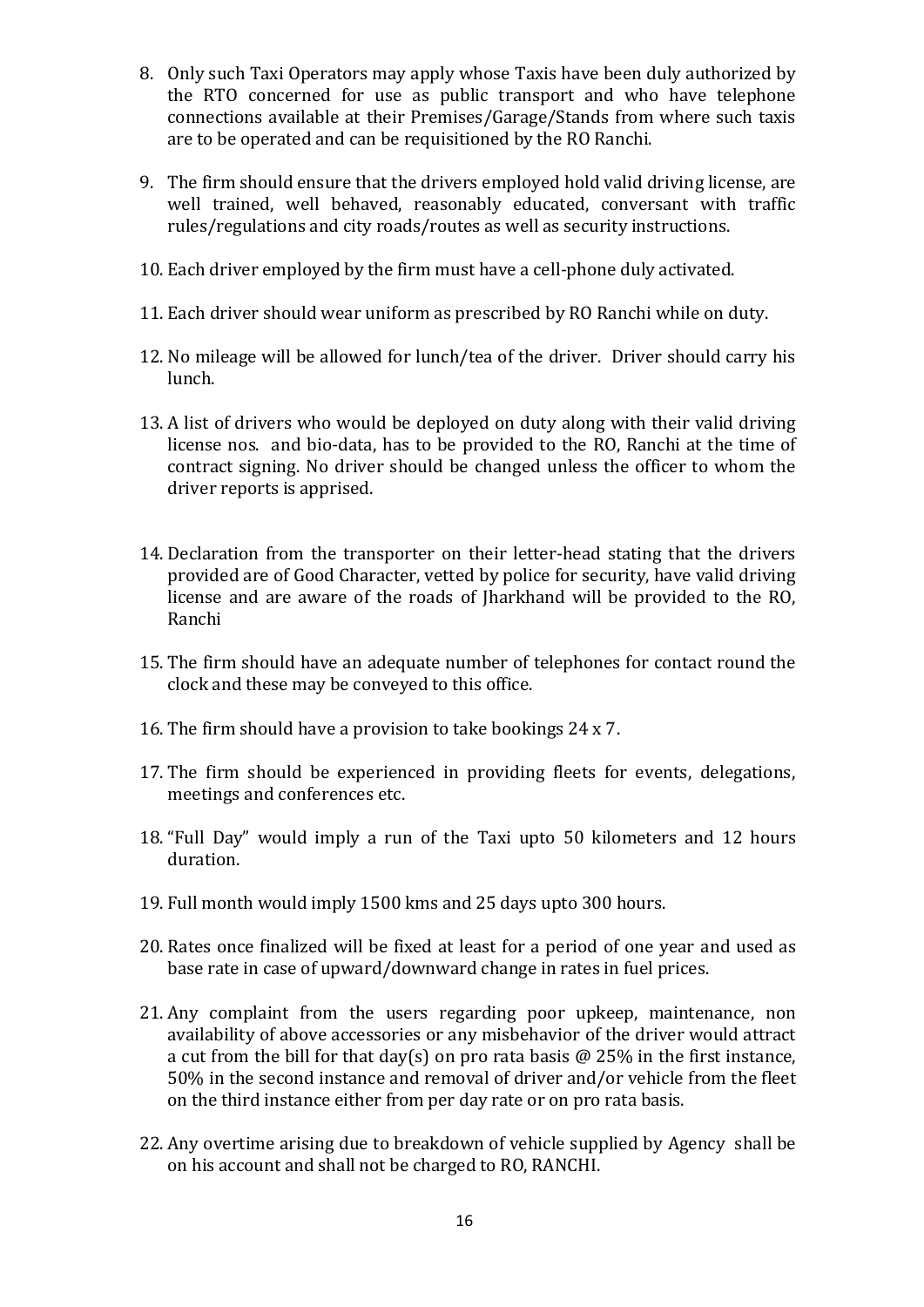- 23. A daily record indicating time and mileage for each vehicle shall be maintained by the driver in a log book in a format as per govt. instructions and the log book shall be submitted to the concerned officer in RO, RANCHI regularly for scrutiny.
- 24. A vehicle will be allowed for booking only in condition when the Milo meter is sealed. If during the running of the vehicle it is found that the Milo meter is unsealed then forfeiture of hiring charges and a penalty as fixed by RO, RANCHI will be imposed.
- **25.The time and mileage shall be taken into account from the reporting time at the appointed place within Ranchi Municipal limit (both at the time of reporting and closing). There will be no dead mileage. In other words to and fro journeys from the taxi stand to the reporting place and releasing place to taxi stand will not be counted for computing the mileage or time.**
- 26. Vehicles under daily option will be hired as per administrative need of the Authority.
- 27. Once the hiring of vehicles commences from a particular agency/firm, the vehicles and drivers should not be changed unless so requested for by the RO, RANCHI. The vehicle must be available at any time of days as desired by the RO, RANCHI.
- 28. In case of breakdown of any vehicle during official duty, it shall be the responsibility of the firm to provide a substitute vehicle which is of similar make as replacement immediately.
- 29. The liability of the RO, RANCHI will be limited to the hiring charges agreed in the contract.
- 30. No additional terms & conditions over and above the conditions stipulated above shall be entertained by RO, RANCHI.
- 31. Actual parking charges will be payable along with the monthly bills, only upon submission of the parking, bills.
- 32. The agency will be responsible for compliance of all statutory provisions related to minimum Wages, etc. in respect of the drivers deployed by it. The tendering agency will be fully responsible for payment of wages and other dues and compliance of all labour laws, welfare schemes applicable to the drivers deployed by them in this Office.
- 33. While the Ro, Ranchi has a regular requirement for hiring taxis, it shall have the right not to utilize the services at all at any time for any period without giving any notice. The office will also reserve the right to hire taxis from any other provider of such services even during the period of contract.
- 34. For all purposes of the contract including arbitration there under, the address of the contractor mentioned in the tender shall be final unless the contractor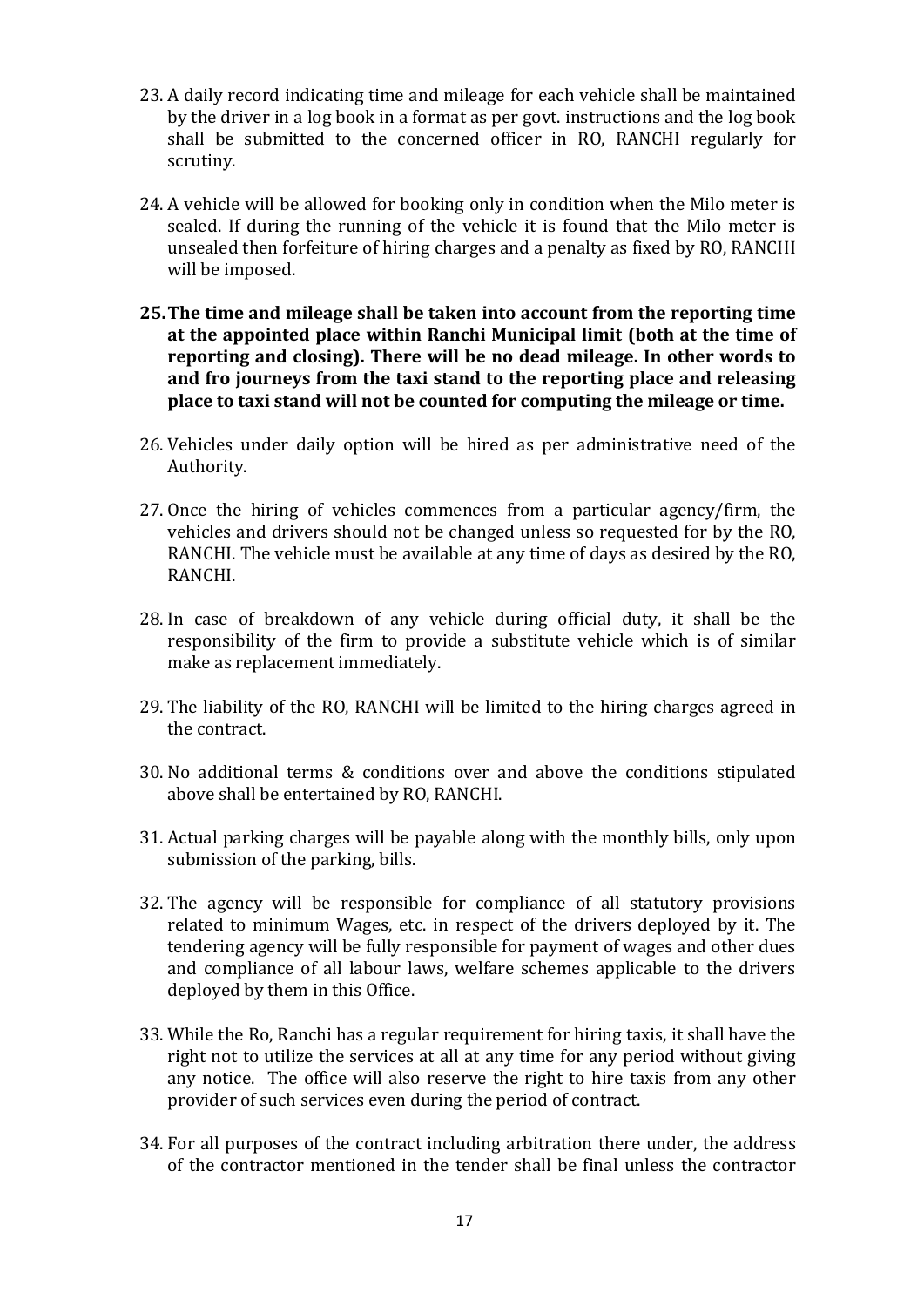notifies a change of address by a separate letter sent by registered post with acknowledgement due to the Office of the unique Identification Authority of India. The contractor shall be solely responsible for the consequences of any omission or error to notify change of address in the aforesaid manner.

- 35. In case of breach of any of terms and conditions mentioned above, the Competent Authority will have the right to cancel the work order without assigning any reason thereof, and nothing will be payable by this Authority in that event and the Security Deposit in the form of Performance Bank Guarantee shall be encashed.
- 36. The Bank Guarantee can be forfeited by order of the Competent Authority of the RO, Ranchi in the event of any breach or negligence or non-observance of any terms/conditions of contract or for unsatisfactory performance or for nonacceptance of the work order. On expiry of the contract, such portion of the said Bank Guarantee as may be considered by the RO, Ranchi as sufficient to cover any incorrect or excess payments made on the bills to the firm, shall be retained until the final audit report on the account of firm's bill has been received and examined.
- 37. Parking charges at Government parking place and toll charges, if any, to be borne by the contractor which will be paid by RO Ranchi at actual on submission of receipt duly endorsed by the officer along with the monthly bill of particular vehicle.
- 38. Service Tax/VAT should clearly indicated.
- 39. Risk & Cost : In case of failure of the contract to perform the contract satisfactorily, the same will be cancelled and fresh contract will be concluded at the risk and cost of the default contractor in addition to forfeiture of Security deposit.
- 40. The Vehicle should be used for maintenance on holidays and no other commercial use of vehicles should be allowed as these vehicles are fitted with name plate/painted with Govt. of India tag. Further Vehicle pass stickers are also affixed. Therefore unauthorized use should be prohibited.
- 41. Arbitration ; All disputes & difference arising out or in any way touching or concerning agreement ( except for which specific provision has been made therein) shall be referred to sole arbitrator to be appointed by Director General UIDAI, Hdqrs, Government of India. The arbitrator so appointed shall be a Government Servant who had no dealt with matters to which this agreement relates and in course of his duties had not expressed views on all or any of the matter in disputes or differences. The Arbitral award of the sole arbitrator shall be final and binding on the parties. The venue of the arbitration shall be UIDAI Regional office Ranchi.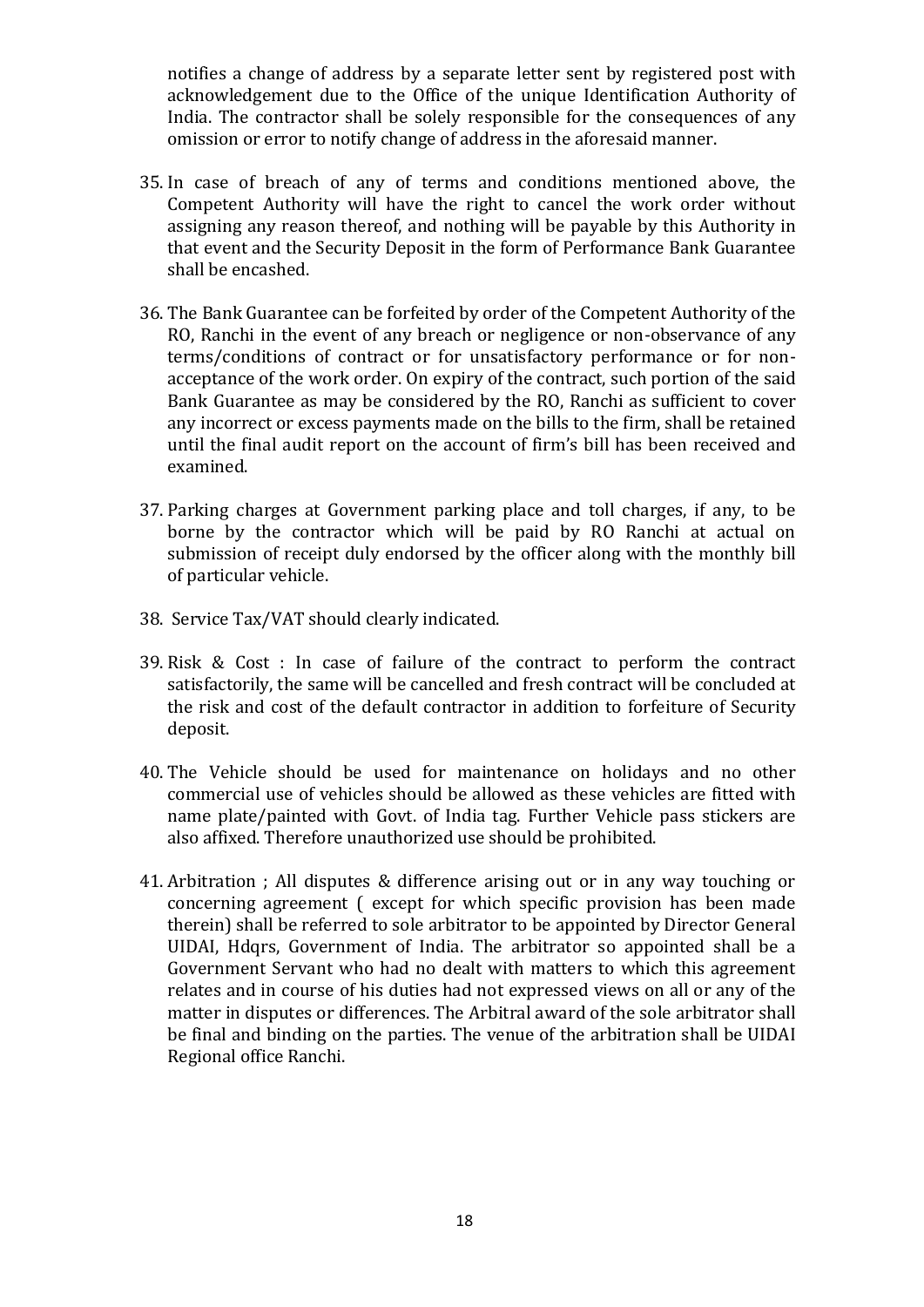#### **PENALTIES for Unsatisfactory Performance during the Contract Period**.

#### **Failure of Supply the Vehicle as per requirements**

(a) In case of non-reporting of taxies, cost of alternative arrangement made will be recovered from the contractor and in addition a penalty of Rs. 200/- will also be imposed.

| (b) | Non-reporting/Late reporting more than         |                       |
|-----|------------------------------------------------|-----------------------|
|     | 15 minutes of vehicle                          | Rs 200/Per occasion   |
| (c) | Vehicles not as per the specified parameters : | Rs 100/- per occasion |
| (d) | Driver's refusal to perform duty as            |                       |
|     | Requirement due to shortage of fuel or         |                       |
|     | Any other reasons                              | Rs 200/- Per occasion |
| (e) | Penalties of Traffic Police/others             | To be borne by the    |
|     |                                                | Contractor            |

#### **Terms of payment:**

- 1. No payment shall be made in advance nor any loan from any bank or financial institution recommended on the basis of the order of award of work.
- 2. The contractor shall submit the bill at each stage/in the first week of following month in respect of previous month (in case of monthly payments) for sanction of the amount of bill and passing the bill for payment.
- 3. All payments shall be made by ECS/ cheque only.
- 4. Ro Ranchi shall be at liberty to withhold any of the payments in full or in part subject to recovery of penalties mentioned in preceding para.
- 5. The term 'payment' mentioned in this para includes all types of payment due to the contractor arising on account of this contract excluding Earnest Money and Security Deposit governed by the separate clauses of the contract.
- 6. Wherever applicable all payments will be made as per schedule of payments to be decided in the agreement.
- 7. TDS as applicable will be recovered from the bill.